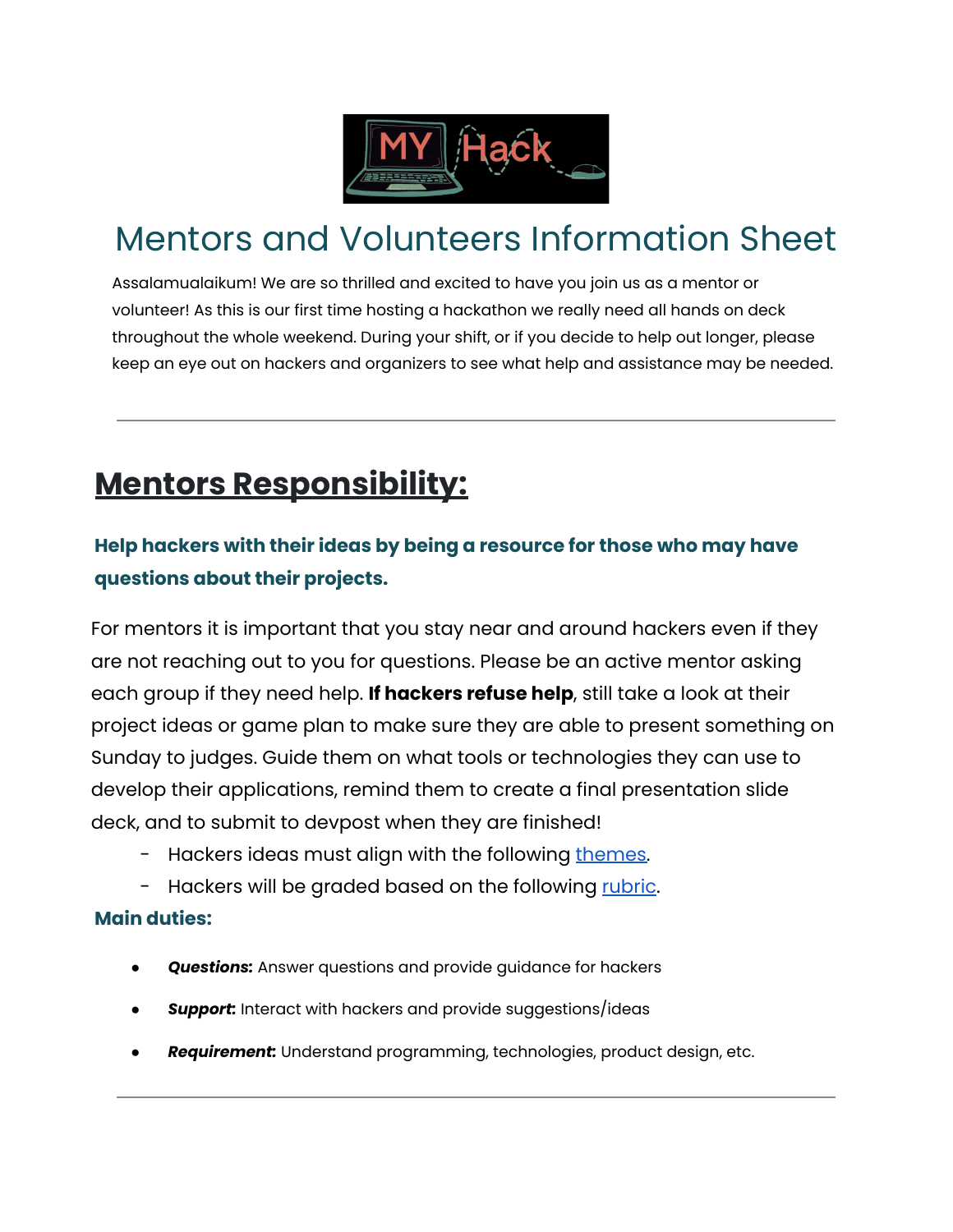# **Volunteer Responsibilities:**

# **Come help with the operations! Volunteers are a huge helping hand and help make sure the hackathon runs smoothly.**

We will most likely direct you the day of for what duties you will be responsible for, or near the day of.

#### **Main Duties:**

- *Set-up/Tear Down:* Set up and Clean up for Hackathon
- *Check In:* Check in Hackers and hand out supplies
- **Doors:** Security at the doors at all times, making sure no one is loitering outside.
- Food: We need to corral the food lines and make sure that all meal-times go smoothly.
- *Trash Clean Up:* Frequent Trash Pickup throughout the weekend, making sure rooms and hallways are clean at all times!
- *Workshop/Activities:* Monitor and assist during these events, actively reach out and see if any help is needed, be on standby for workshop assistance.
- *Other:* Lots of other assignments will come up day of

### **FAQs:**

#### **In what ways can we assist teams as a Mentor?**

- Answer any of the hackers technical questions
- Help them come up with project ideas
- Help them design projects and mange time